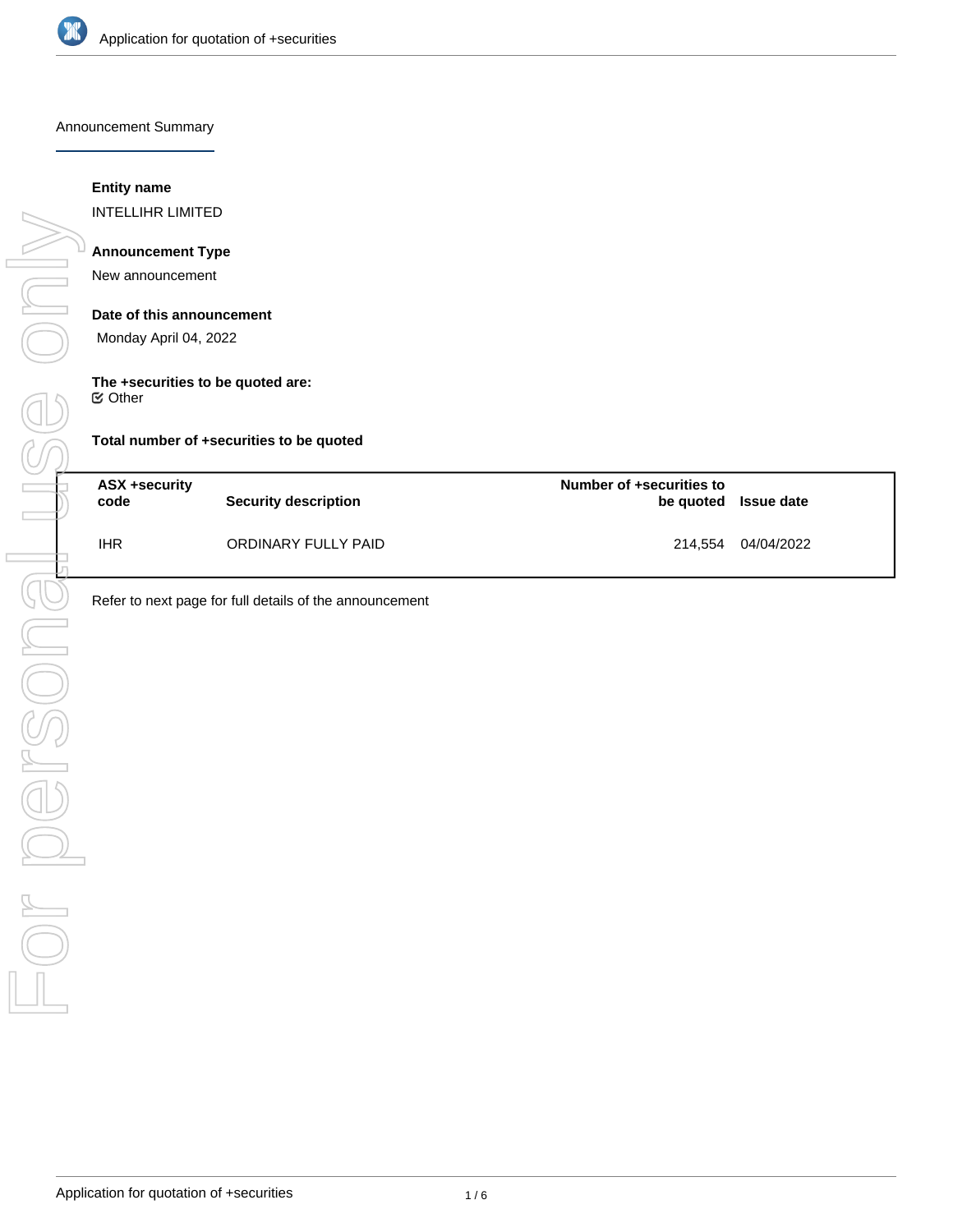

Part 1 - Entity and announcement details

# **1.1 Name of entity**

INTELLIHR LIMITED

We (the entity named above) apply for +quotation of the following +securities and agree to the matters set out in Appendix 2A of the ASX Listing Rules.

**1.2 Registered number type**

ACN

**Registration number** 600548516

**1.3 ASX issuer code**

IHR

**1.4 The announcement is**

New announcement

#### **1.5 Date of this announcement**

4/4/2022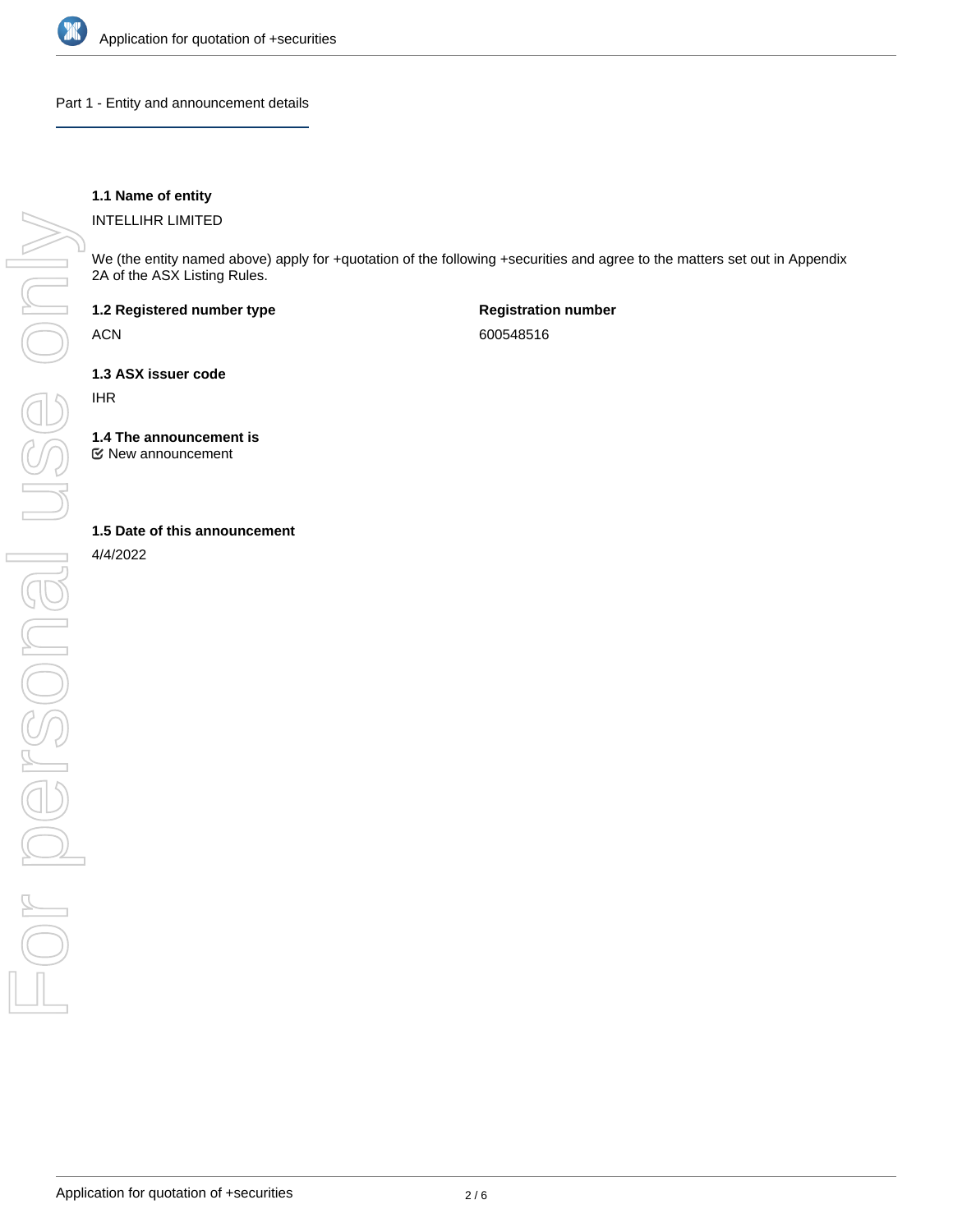

#### Part 2 - Type of Issue

**2.1 The +securities to be quoted are:**

Other

**2.2 The +securities to be quoted are:**

Additional +securities in a class that is already quoted on ASX ("existing class")

**2.3c Have these +securities been offered under a +disclosure document or +PDS?** No

**2.3d Please provide any further information needed to understand the circumstances in which you are applying to have these +securities quoted on ASX, including why the issue of the +securities has not been previously announced to the market in an Appendix 3B**

Shares to be issued to Directors, as approved by Shareholders at the 2021 AGM, relating to remuneration for January 2022 to March 2022.

**2.4 Any on-sale of the +securities to be quoted within 12 months of their date of issue will comply with the secondary sale provisions in sections 707(3) and 1012C(6) of the Corporations Act by virtue of:** Not applicable - the entity has arrangements in place with the holder that ensure the securities cannot be on-sold within 12 months in a manner that would breach section 707(3) or 1012C(6)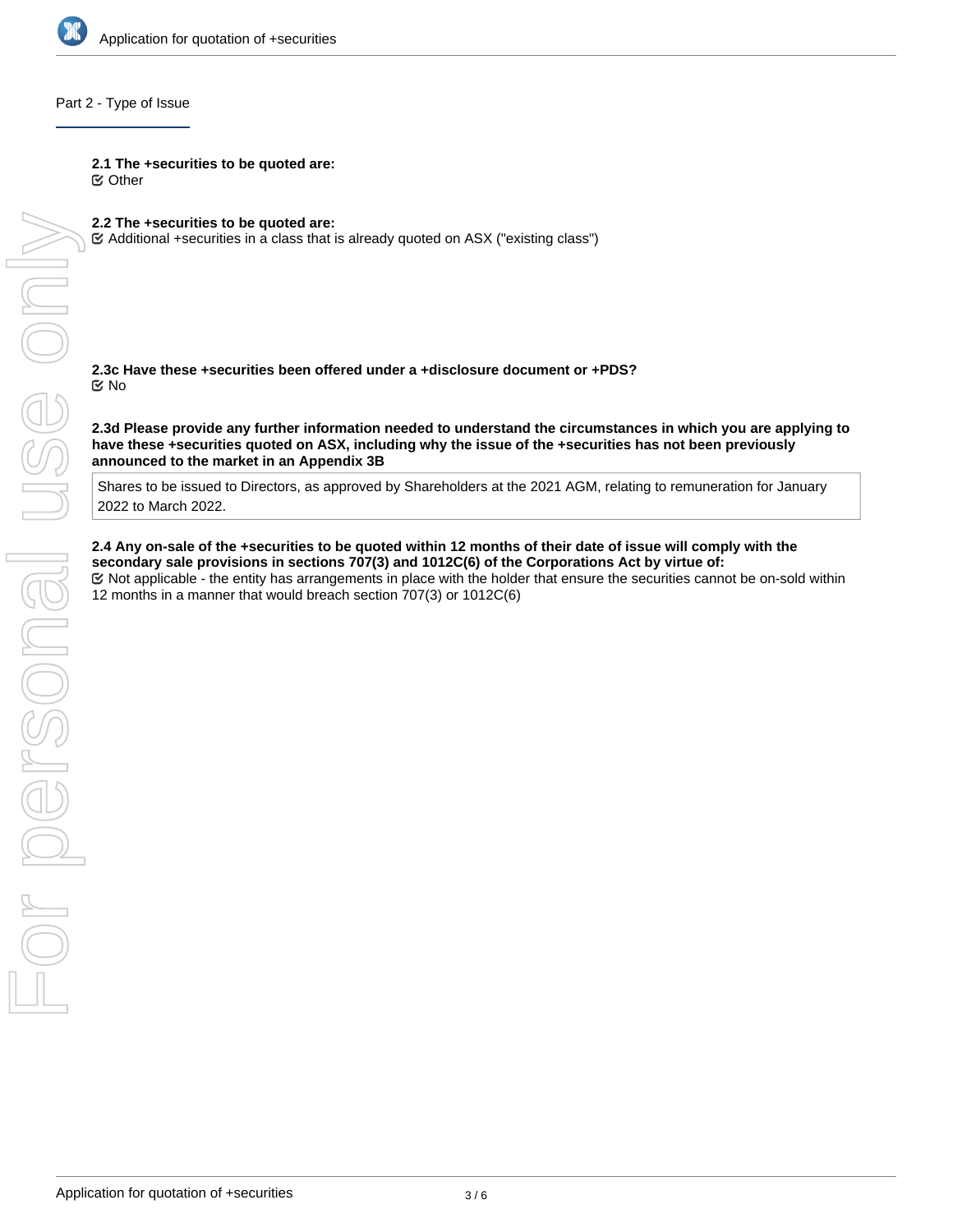

Part 3B - number and type of +securities to be quoted (existing class) where issue has not previously been notified to ASX in an

Appendix 3B

## **Additional +securities to be quoted in an existing class**

**ASX +security code and description** IHR : ORDINARY FULLY PAID

### **Issue date**

4/4/2022

**Will the +securities to be quoted rank equally in all respects from their issue date with the existing issued +securities in that class?** Yes

Issue details

**Number of +securities to be quoted**

214,554

**Are the +securities being issued for a cash consideration?**

#### No

**Please describe the consideration being provided for the +securities**

Issue of shares to Directors in part payment of Director Fees for the March 2022 quarter.

**Please provide an estimate (in AUD) of the value of the consideration being provided per +security for the +securities to be quoted**

0.158600

**Any other information the entity wishes to provide about the +securities to be quoted**

# **The purpose(s) for which the entity is issuing the securities**

Other

# **Please provide additional details**

Issue of shares to Directors in part payment of Director Fees for the March 2022 quarter.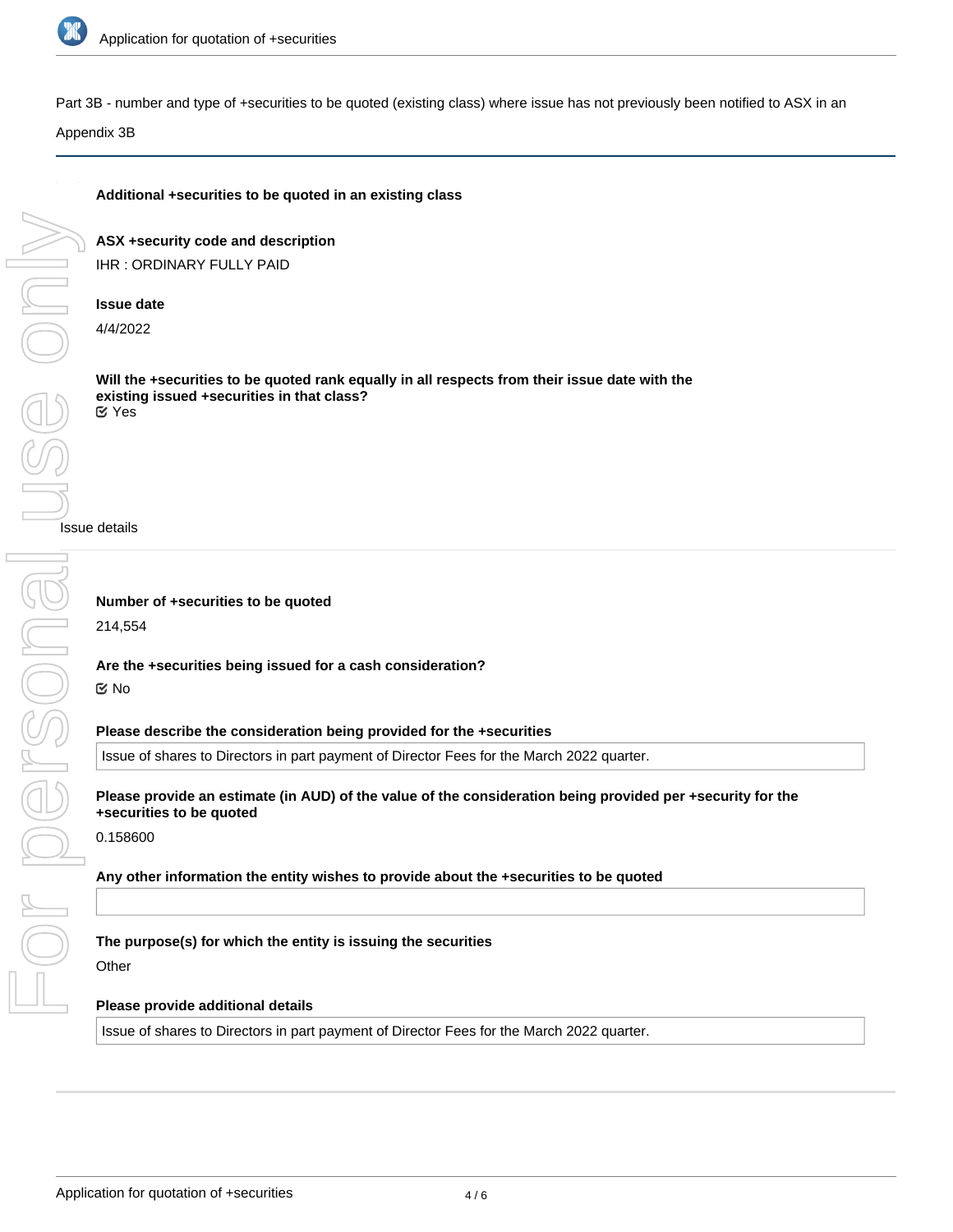

Part 4 - Issued capital following quotation

**Following the quotation of the +securities the subject of this application, the issued capital of the entity will comprise:**

**(A discrepancy in these figures compared to your own may be due to a matter of timing if there is more than one application for quotation/issuance currently with ASX for processing.)**

**4.1 Quoted +securities (total number of each +class of +securities quoted on ASX following the +quotation of the +securities subject of this application)**

| ASX +security code and description | Total number of<br>+securities on issue |
|------------------------------------|-----------------------------------------|
| IHR : ORDINARY FULLY PAID          | 339,140,908                             |

**4.2 Unquoted +securities (total number of each +class of +securities issued but not quoted on ASX)**

| ASX +security code and description                             | <b>Total number of</b><br>+securities on issue |
|----------------------------------------------------------------|------------------------------------------------|
| <b>IHRAE: PERFORMANCE RIGHTS</b>                               | 3.077.216                                      |
| <b>IHRAD : OPTION EXPIRING VARIOUS DATES EX VARIOUS PRICES</b> | 4.505.000                                      |